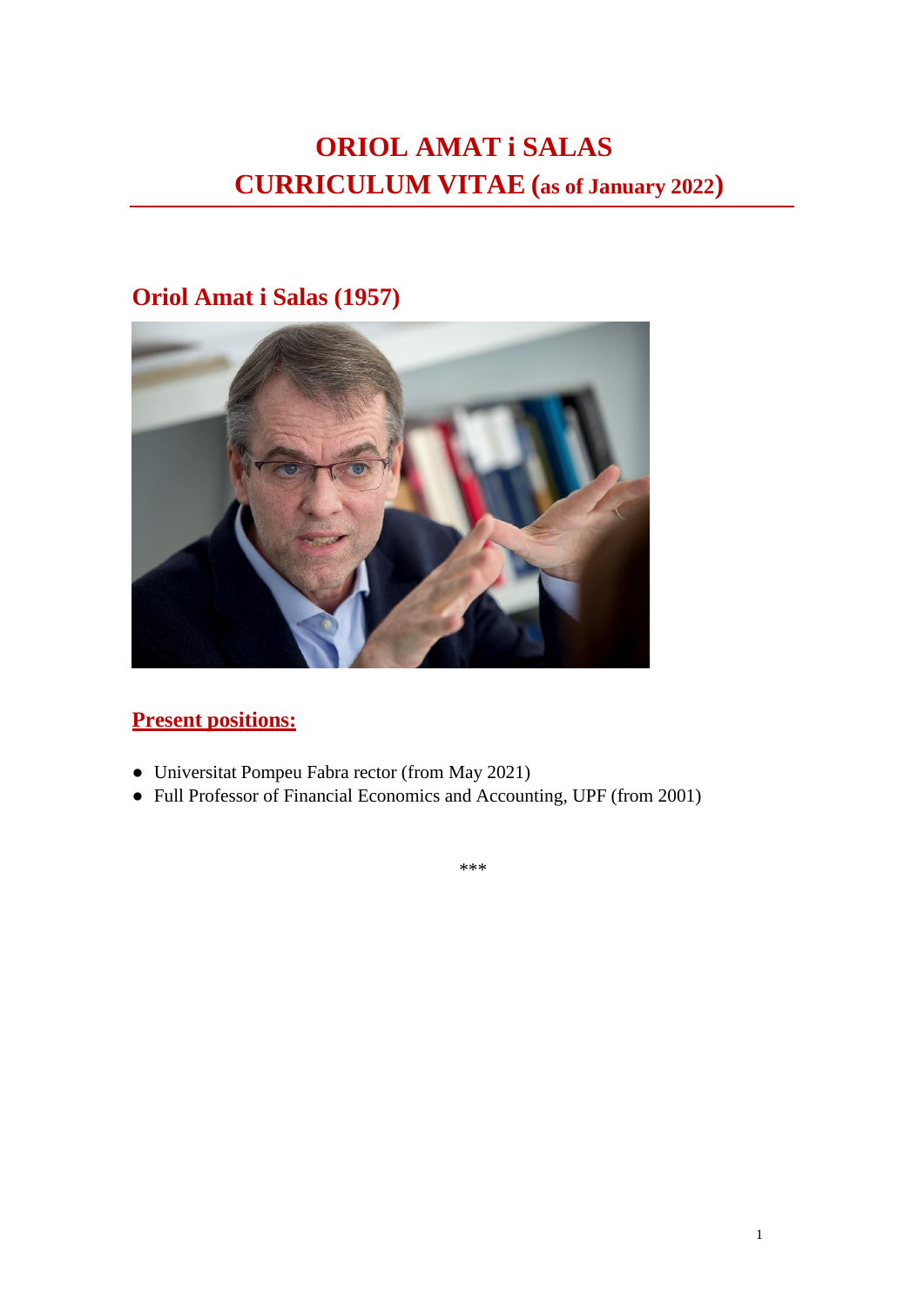**Oriol Amat** is an economist that started an academic career in 1980. He is specialized in management and financial accounting. During his forty years of academic career he has tried to balance the six dimensions of a faculty member:

- **Research:** His main research lines are in the fields of accounting fraud detection and key factors of successful companies. This research has been published in academic journals like the Journal of Business Ethics or European Accounting Review.
- **Transfer of knowledge:** His research has been disseminated through professional articles and books that have been translated into different languages (English, French, Portuguese, Catalan…).
- **Education:** He has published articles and books about how to teach, and he has been director of the Center for Innovation and Learning of the Pompeu Fabra University.
- **University management:** He has held different positions at UPF: Head of Studies, Vicerector of Economy and Information Systems, Head of the Economics and Business Academic Department, Dean of the UPF Barcelona School of Management.

In the UPF Barcelona School of Management he introduced, for the first time in Spain, a promotion track for the Faculty based in transfer of knowledge as a complement to the traditional track based on research. In this School he has led a fast transformation process which has allowed to obtain important international accreditations. [https://www.bsm.upf.edu/en/news/amba-accreditation-upf-barcelona-school-of](https://www.bsm.upf.edu/en/news/amba-accreditation-upf-barcelona-school-of-management)[management](https://www.bsm.upf.edu/en/news/amba-accreditation-upf-barcelona-school-of-management)

● **Interaction with society**: He has been present in the board or advisory councils of several associations and institutions. From 2015 to 2017 he was a member of the Catalan Parliament (although he has not been in any political party, he tried to help to find a solution for the Catalan political situation). He is considered among the influencing Catalan economists

[https://www.viaempresa.cat/es/ranking/ranking-economistas](https://www.viaempresa.cat/es/ranking/ranking-economistas-influencers_2130948_102.html)[influencers\\_2130948\\_102.html](https://www.viaempresa.cat/es/ranking/ranking-economistas-influencers_2130948_102.html)

● He has **co-founded** one association (the Catalan Accounting Association which now has more than 11.000 members) [www.accid.org](http://www.accid.org/)

#### **Social media**

- Personal webpage: [www.oriolamat.cat](http://www.oriolamat.cat/)
- Twitter: @oriolamat (33.910 followers)
- Linkedin: <https://www.linkedin.com/in/oriolamat/> (12.000 contacts)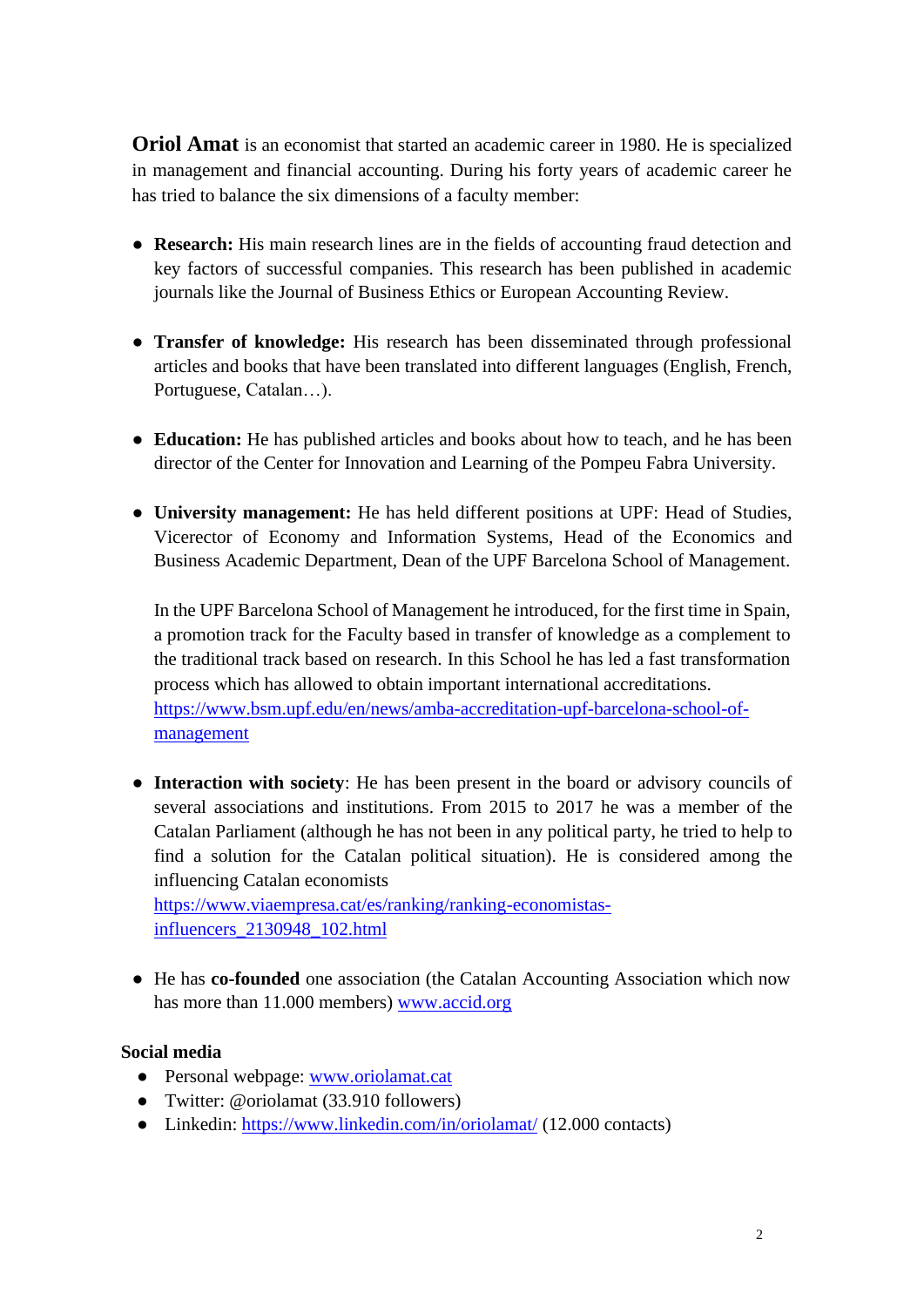| <b>EDUCATION</b>                           | <i><b>UNIVERSITY</b></i>         | <b>YEAR</b> |
|--------------------------------------------|----------------------------------|-------------|
|                                            |                                  |             |
| Degree in Economic Sciences                | Univ.Autonoma Barcelona          | 1985        |
| Degree in Business Administration<br>1980  | <b>ESADE</b>                     |             |
| <b>MBA</b>                                 | <b>ESADE</b>                     |             |
| 1980                                       |                                  |             |
| <b>International Teachers Programme</b>    | <i>Stockholm</i><br>School<br>of | Economics   |
| 1982                                       |                                  |             |
| <b>PHD</b>                                 |                                  |             |
|                                            |                                  |             |
|                                            |                                  |             |
| <b>PhD</b> Economics                       | Univ.Autonoma Barcelona          | 1990        |
| Title: Key succes factors of cooperatives  |                                  |             |
| <b>GRADE</b> : Cum laude                   |                                  |             |
| <b>SUPERVISOR: Enric Genesca Garrigosa</b> |                                  |             |

## **Present and past positions:**

| <b>Date</b>      | <b>Position</b>            | <b>Institution</b> |                             |
|------------------|----------------------------|--------------------|-----------------------------|
| $2001$ - Present | <b>Full Professor</b>      | Univ. Pompeu Fabra |                             |
| 1993 - 2001      | <b>Associate Professor</b> | Univ. Pompeu Fabra |                             |
| 1985 - 1990      | Adjunct professor          | Univ.              | Autonoma                    |
| <b>Barcelona</b> |                            |                    |                             |
| 1980 - 1992      | <b>Head of Studies</b>     |                    | <b>EADA Business School</b> |

## **Languages used in teaching:**

*Catalan English Spanish French*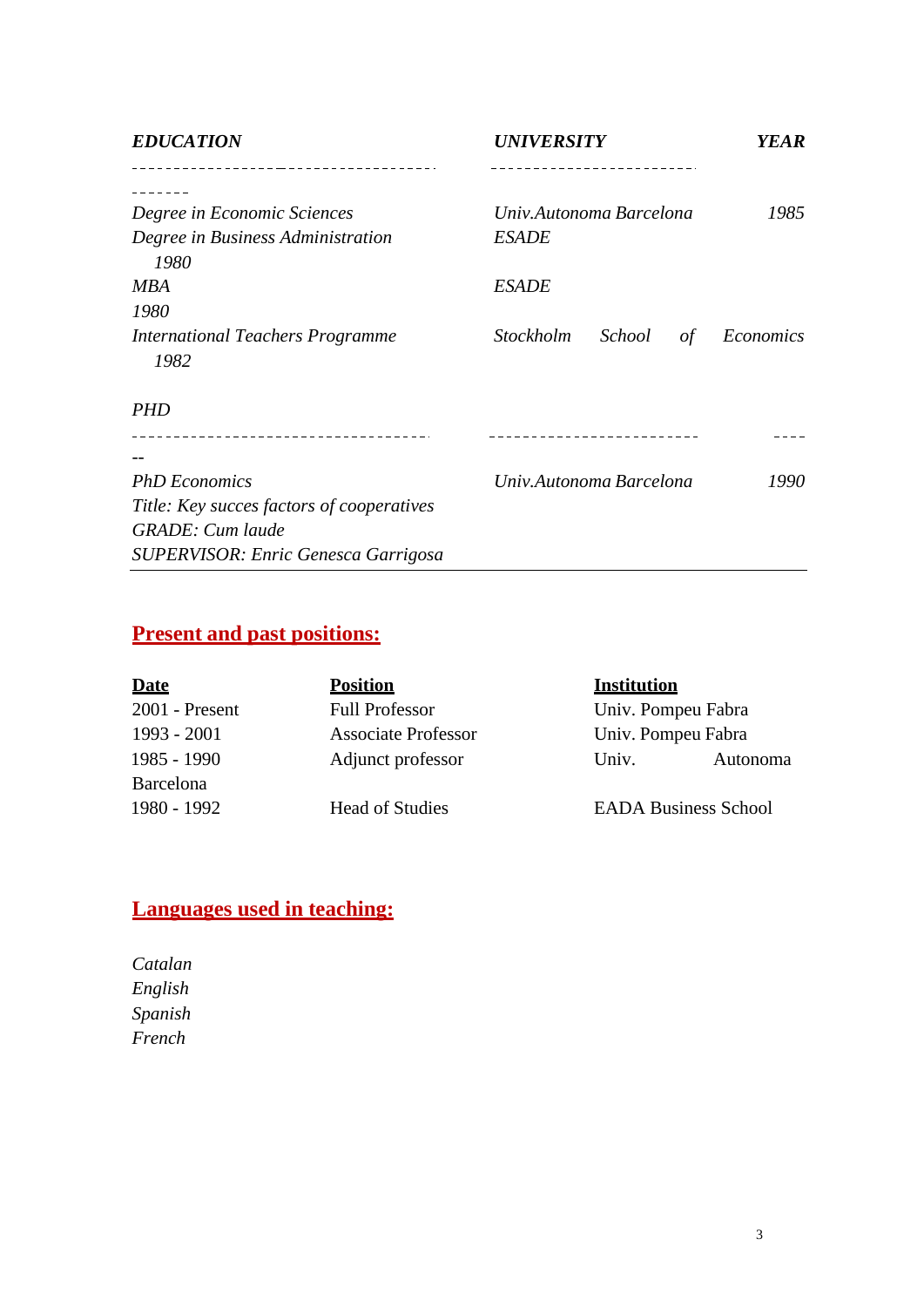## **1. ACTIVITIES IN DIFFERENT AREAS:**

### *University administration:*

*\* Member of the Advisory Council of the Faculty of Economics and Business of the University Pompeu Fabra (from 2001)*

*\*Member of the International Advisory Council of the Faculty of Economy and Business of the University Diego Portales of Santiago of Chile (from 2011).*

*\* Director of the Department of Economy and Business of the University Pompeu Fabra (2003-2005).*

*\* Vicerector of Economy, Systems of Information and Services of the UPF, from June of 1997 until June of 2001.*

*\* Coordinator of the programs of exchange of the UPF with the University of Central Lancashire and the Linkoping University (from 1993 until the year 2000).*

*\* Head of Studies of the Faculty of Economic Sciences of the UPF (1993-1995).*

*Activities related to the evaluation of the quality in teaching and research:*

*\* President of the Commission of Evaluation of Social and Law Sciences of the Catalan Agency for University Quality (2010-2011).*

*\* Advisor for research activities of the Catalan Agency for University Quality (from 2010).*

#### *Activities related with the improvement of teaching:*

*\* Director of the Centre for the Quality and Educational Innovation of the University Pompeu Fabra (2006-2011).*

*\* Member of the project "Divulgació of l'educació financera to l'ensenyament secundari" (C01) of the ICE-URV (2001-2012).*

## *Positions in journals:*

*\* Founder and Director of the Revista de Contabilidad y Dirección.*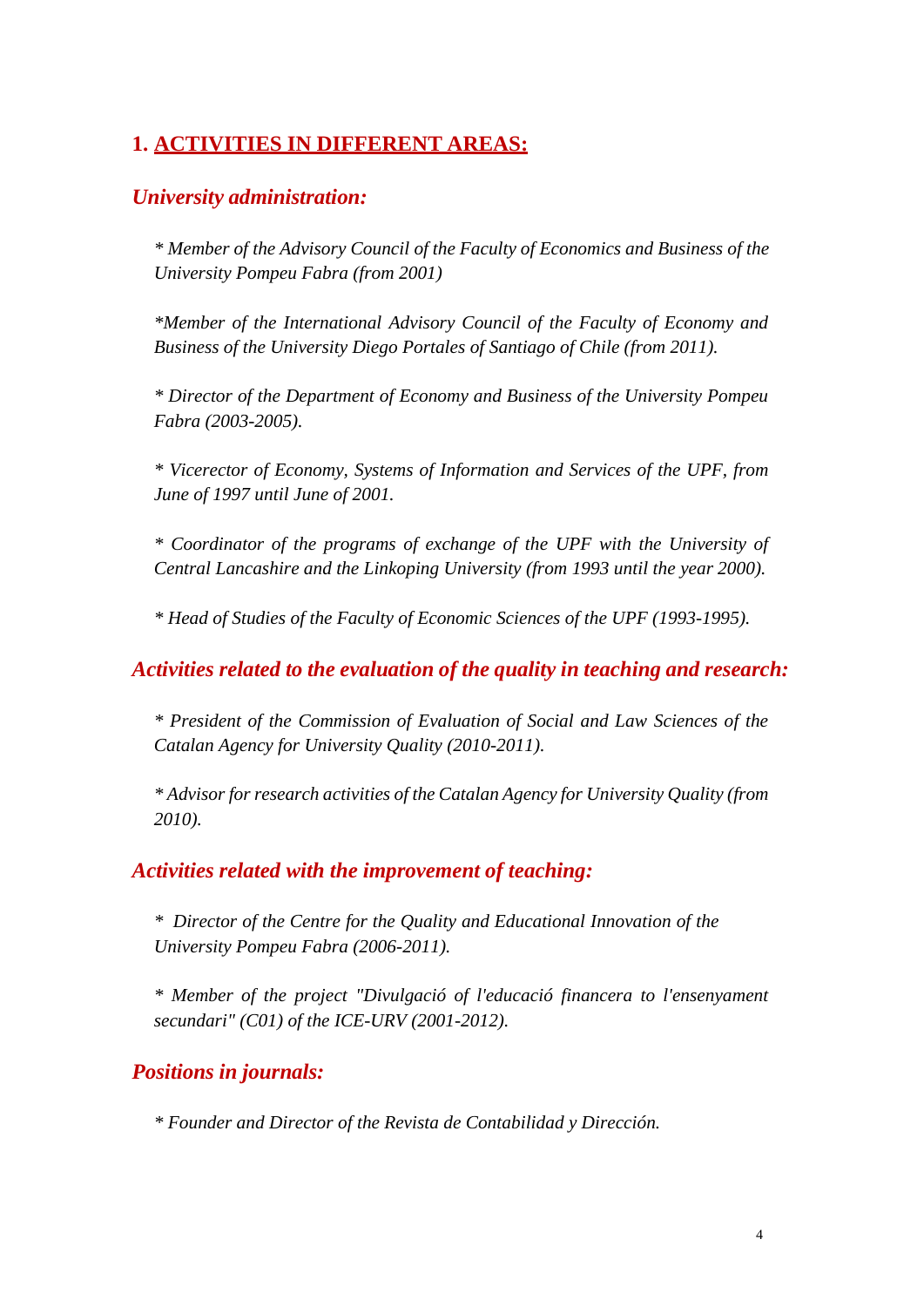*\* Deputy director of the Revista Iberoamericana de Contabilidad de Gestión.*

*\* Member of the editorial committee and referee of different academic journals.*

#### *Research activities:*

*\* Positive assessment of three research periods (18 years in total) by the Spanish National Commission of the Research Activity, conceded in 1998, 2007 and 2017.*

*\* External Examiner of the Loughborough University of the United Kingdom (2000- 2005).*

### *Activities of transfer of knowledge:*

*\* Positive assessment of a period of transfer of knowledge (6 years) by the Spanish National Commission of the Research Activity (conceded in 2020).*

*\* Regular contributor of newspapers (La Vanguardia, Expansion, L'Econòmic, Ara, Via Empresa...) and professional journals (Técnica Contable y Financiera, Harvard Deusto Business Review…).*

#### *Program management:*

*\*Director of the Master in Finance and Accounting of the UPF Barcelona School of Management (1993-2021).*

#### *Activities related with congresses:*

*\* Member of the Organizing Committee and/or of the Scientific Committee of diverse congresses organised by EAA, AECA, ASEPUC and ACCID in the field of the accounting.*

#### *Previous activities related with institutions and associations:*

\**Dean Catalan Economist Association (2020-2021)*

*\* Award Honorary member Registro de Economistas Auditores (2021)*

*\*Member of the Advisory Council of the Barcelona Chamber of Commerce*

*\*Member of the Advisory Committee of PIMEC (Catalan Association of Small and Medium Firms)*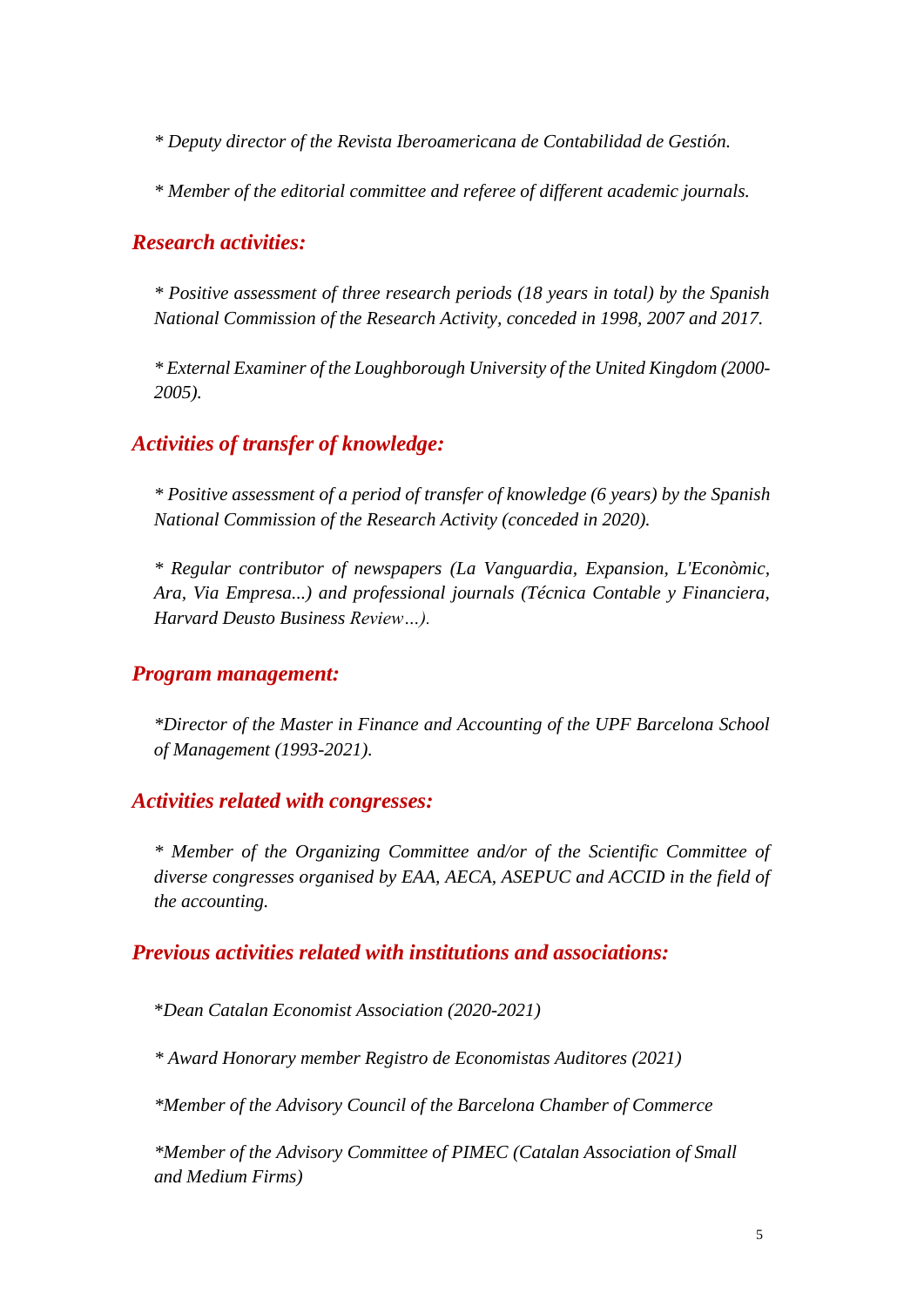*\*Founder President of the Spanish Register of Accounting Experts (2011-2015).*

*\*Presidend ot the Spanish Register of Accounting Economist (20211-2015).*

*\*Founder of the Catalan Association of Accounting and Management (founded in 2002). President from 2014 to 2018.*

*\* Member of the Commission of Management Accounting of the Spanish Association of Accounting and Administration, AECA (from 1994).*

*\* Member of the following associations: Spanish Association of Accounting and Administration, Spanish Association of University Professors of Accounting, Catalan Association of Accounting and Management, European Accounting Association and Catalan Economic Society.*

*\* President of the Case Committee of the European Foundation for Management Development, Brussels (from 1988 to 1992).*

#### *Activities related with the public sector:*

*\*Member of the Advisory Committee Catalonia 2022 for the economic recovery afterthe Covid, appointed by the Catalan Government.*

*\* Member of the Board of the Spanish Stock Exchange Supervisor (2011-2015) appointed by the Spanish Government.*

*\* Member of the Advisory Committee for the Economic Recovery of Catalonia appointed by theCatalan Government (2010-2015).*

*\* Member of the commission for the Spanish General Accounting Plan (2005).*

*\* President of the Technical Commission of Financial Accounts of the Catalan Health System (from 2004-2009).*

*\* Member of the Commission of Experts designated by the Catalan Government to supervise the finances of Catalonia (2004).*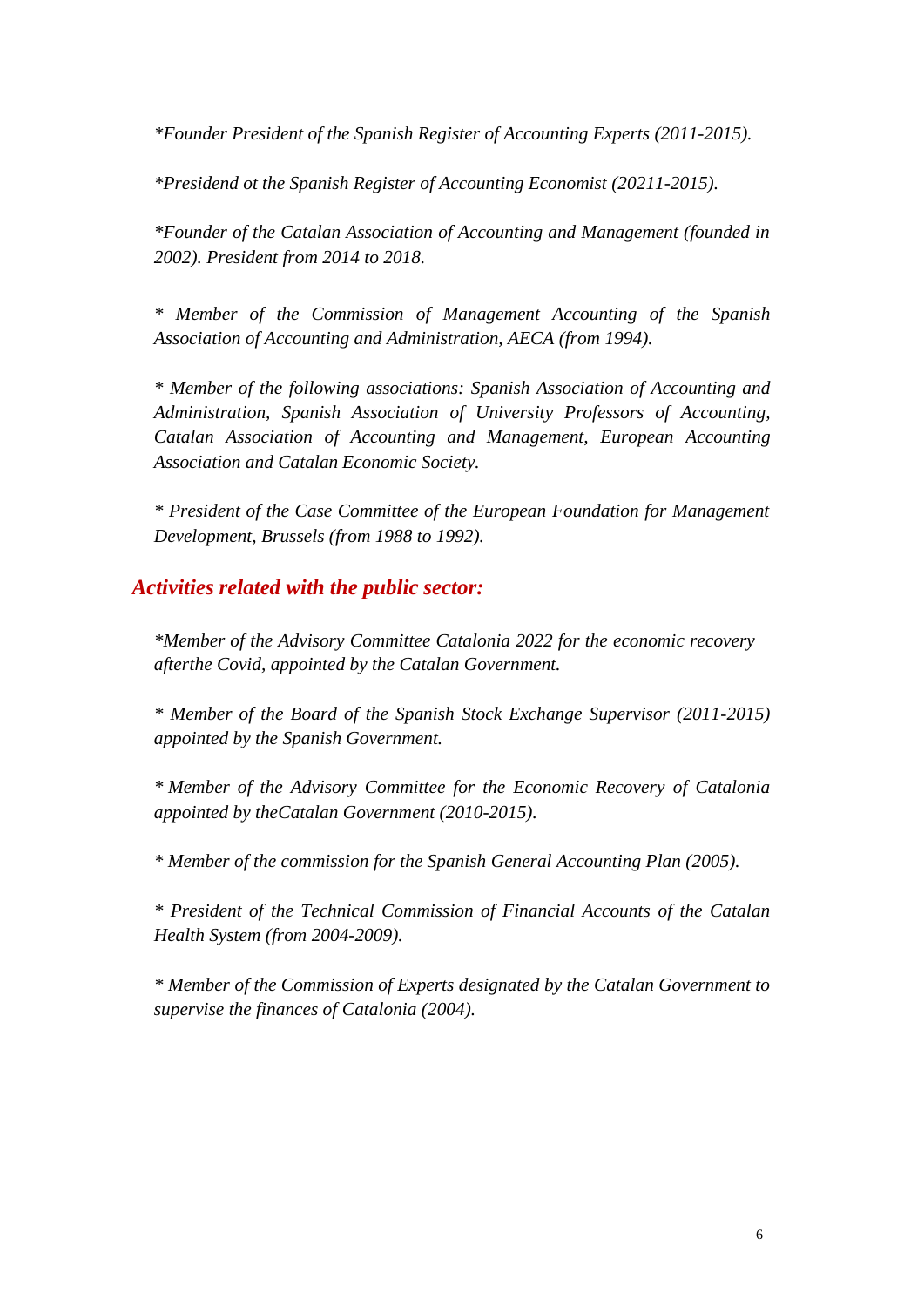## **2. PUBLICATIONS**

## *Data base UPF Scientific Output:*

*<https://producciocientifica.upf.edu/CawDOS/jsf/seleccionActividades/seleccionActividades.jsf>*

### **Total number of publications:**

| AMAT SALAS, ORIOL                                                                                                                                      |                                                                                                                                                                                   | Θ                                                                                                                                                                           |
|--------------------------------------------------------------------------------------------------------------------------------------------------------|-----------------------------------------------------------------------------------------------------------------------------------------------------------------------------------|-----------------------------------------------------------------------------------------------------------------------------------------------------------------------------|
| If you want to change the picture, request it here                                                                                                     | Full university professor<br>Department of Economics and Business<br>Accounting, Control, Management and Education<br>Research Group (ACME)<br>oriol.amat@upf.edu<br>93.542 16 55 | <b>Expertise</b><br>Financial<br>Management<br>accounting.<br>accounting.<br>Creative<br>accounting.<br>Company analysis                                                    |
| <b>PUBLICATIONS</b>                                                                                                                                    | <b>CONTRACTS &amp; GRANTS</b><br>⊝                                                                                                                                                | <b>OTHERS</b><br>⊝<br>Θ                                                                                                                                                     |
| Journal articles (145)<br>Books (91)<br>Book chapters (25)<br>Conference proceedings (2)<br>Working papers (34)<br>Manuals and other publications (15) | Projects (30) 2<br>Research contracts (43)<br>Other grants (3)                                                                                                                    | Doctoral thesis (13)<br>Conferences (59)<br>Event organisation (18)<br>Awards (1)<br>Research stays (10)<br>Courses and seminars given (8)<br>Editorial collaborations (20) |

#### <https://scholar.google.es/citations?user=wSRV0h8AAAAJ&hl=en%20>

| $\rightarrow$<br>C       | ⋒<br>⇧ | scholar.google.es/citations?user=wSRV0h8AAAAJ&hl=en%20                                                                                                                  |  |                  |   |                  |                  |
|--------------------------|--------|-------------------------------------------------------------------------------------------------------------------------------------------------------------------------|--|------------------|---|------------------|------------------|
| 雦<br>Aplicaciones        | ⊝      | Nueva pestaña G c 11 Curs: 2018-21128-T                                                                                                                                 |  | BSM - Pompeu Fab | п | BSM - Pompeu Fab | $\mathbf{d}$ Pow |
|                          |        | ORIOL AMAT<br>Professor of Accounting<br>Dirección de correo verificada de upf.edu - Página principal<br>Financial accounting Management accounting Creative accounting |  |                  |   | Company analysis |                  |
|                          | Total  | Desde 2016                                                                                                                                                              |  |                  |   |                  |                  |
| Citas                    | 10283  | 5587                                                                                                                                                                    |  |                  |   |                  |                  |
| Indice h                 | 37     | 28                                                                                                                                                                      |  |                  |   |                  |                  |
| Índice i10               | 106    | 56                                                                                                                                                                      |  |                  |   |                  |                  |
|                          |        | 1300                                                                                                                                                                    |  |                  |   |                  |                  |
|                          |        | 975                                                                                                                                                                     |  |                  |   |                  |                  |
|                          |        | 650                                                                                                                                                                     |  |                  |   |                  |                  |
|                          |        | 325                                                                                                                                                                     |  |                  |   |                  |                  |
| 2014 2015 2016 2017 2018 |        | $\mathbf 0$<br>2019<br>2020<br>2021                                                                                                                                     |  |                  |   |                  |                  |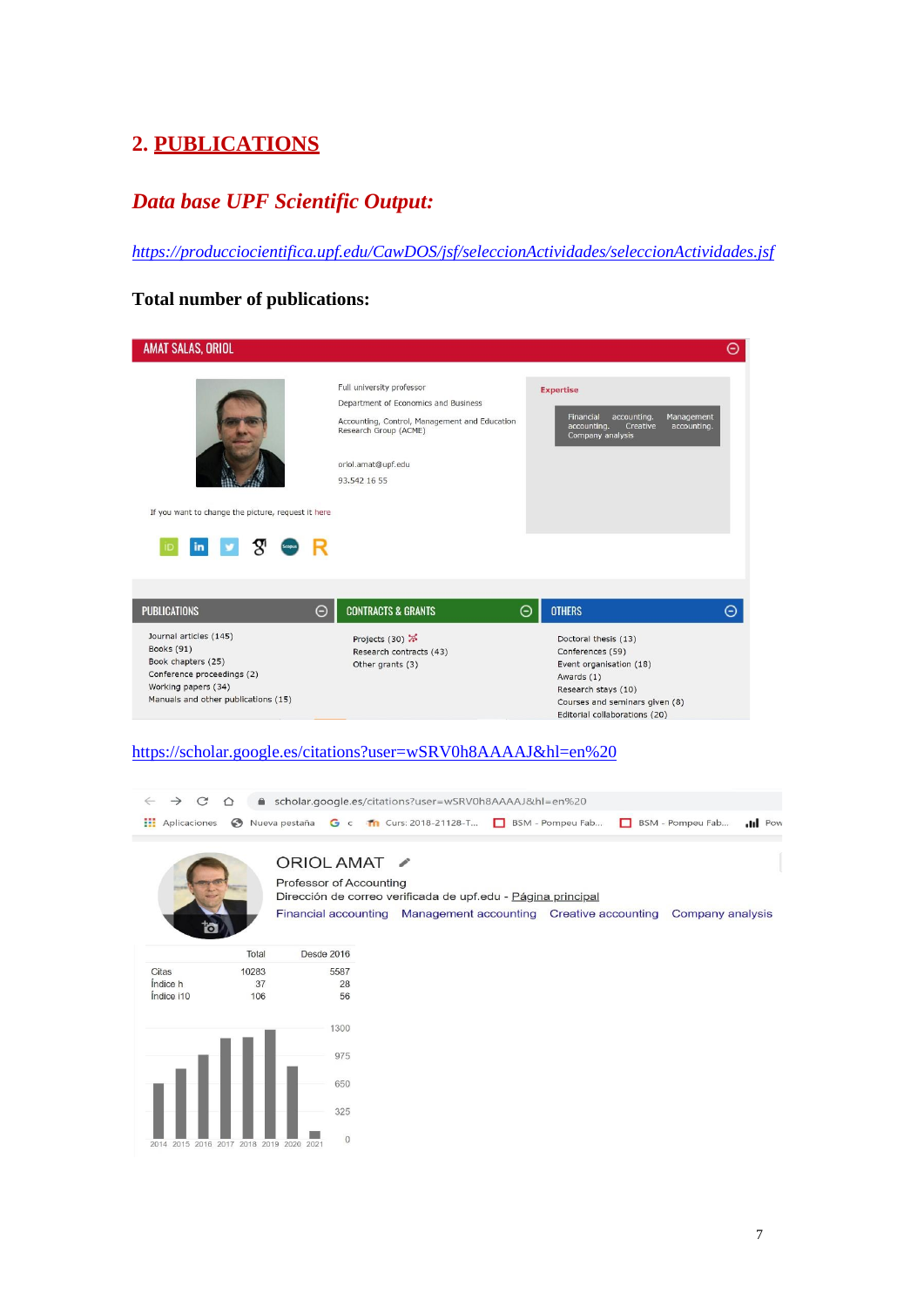## *Academic articles published in refereed journals and research books:*

*VILLESEQUE, F, LAFONT, A. and AMAT,O. TITLE: Internes, externes ou hybrides: quels facteurs d'adoption des outils de controle de gestion societal en Espagne. JOURNAL: Revue des Sciences de Gestion 2018: n.291-292, may-august, p.141-157 ISSN: 1160-7742* 

*AMAT,O. and CLAUDIO ZANOTTI*

*TITLE: El Buen Gobierno en materia contable y financiera JOURNAL: Revista de Contabilidad y Dirección 2018, Vol. 25. 35-52. ISSN: 1887-570X*

*L. BAGUR, A.ROCAFORT, A., LL.BAGUR and AMAT,O.*

*TITLE: Competitive advantages of incorporating engineers to top management positions: A sustainability point of view*

*JOURNAL: DYNA*

*2017, 92 (4). 384-388.*

*ISSN: 0012-7361*

*DOI: <http://dx.doi.org/10.6036/8084>*

\_\_\_\_\_\_\_\_\_\_\_\_\_\_\_\_\_\_\_\_\_\_\_\_\_\_\_\_\_\_\_\_\_\_ 

*AMAT,O., MANINI, R and RENART, M.*

*TITLE: Credit scoring for the supermarket and retailing industry: an appliation proposal JOURNAL: European Accounting and Management Review 2017: 4(4): 75-88.*

DOI[:10.26595/eamr.2014.4.1.4](https://doi.org/10.26595/eamr.2014.4.1.4)

*AMAT,O., MANINI, R. and ANTÓN, M.*

*TITLE: Credit Concession through credit scoring: Analysis and application proposal JOURNAL:Intangible Capital*

*ISSN: 2014-3214*

*<http://www.intangiblecapital.org/index.php/ic/article/view/903>*

*2017, Vol. 13, núm. 1.*

*VLADU, B, AMAT,O., CUZDRIOREAN, D.*

*TITLE: Truthfulness in Accounting: How to discriminate accounting manipulators from non-manipulators JOURNAL: Journal of Business Ethics ISSN: 0167-4544*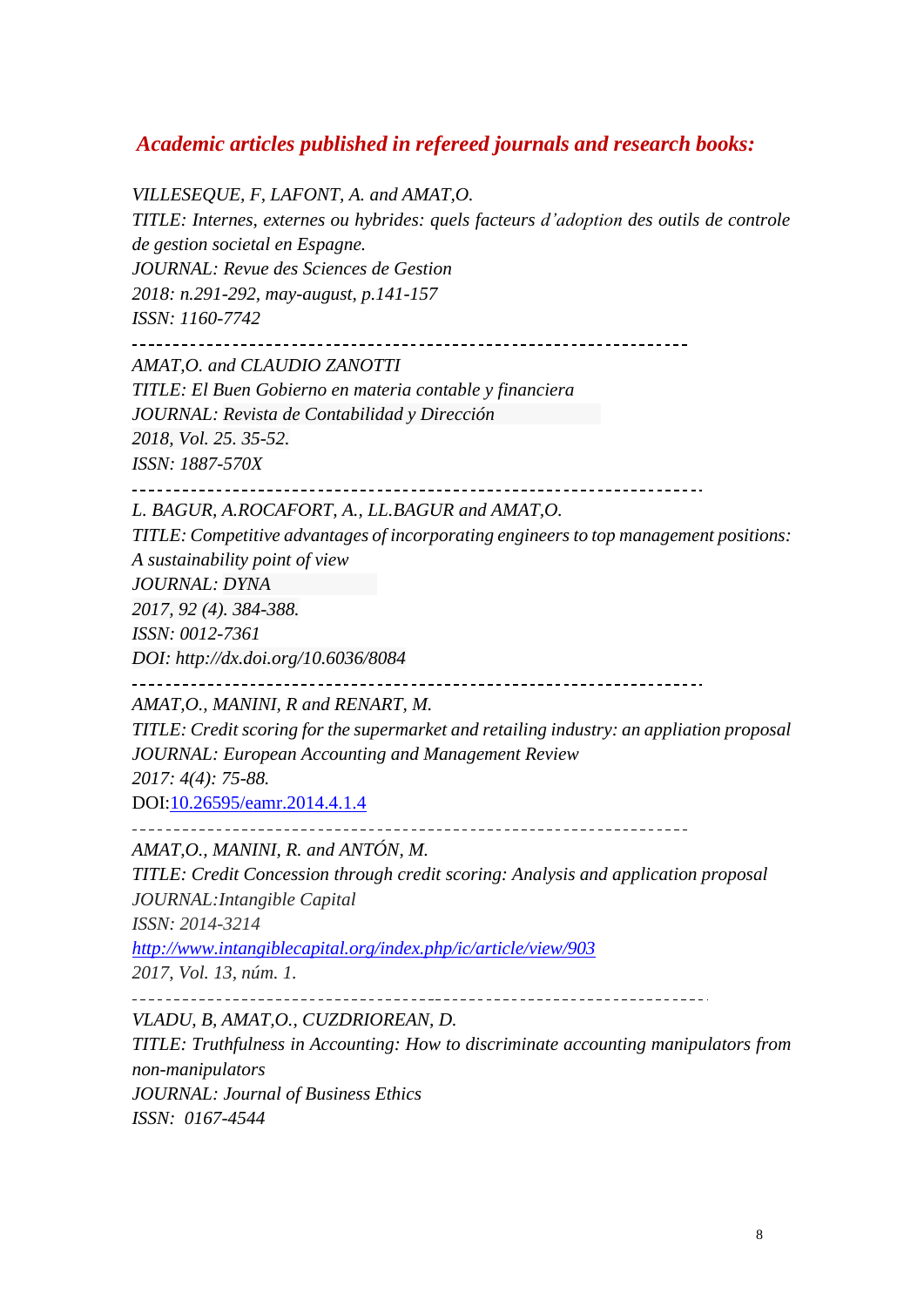*DOI: 10.1007/s10551-016-3048-3 2017*

*MARIA JOSÉ GARCÍA, ORIOL AMAT, ALFREDO ROCAFORT*

*TITLE: [Self-perception of ethical behaviour: The case of listed Spanish companies](http://www.intangiblecapital.org/index.php/ic/article/view/699) JOURNAL:Intangible Capital*

*ISSN: 2014-3214*

*<http://www.intangiblecapital.org/index.php/ic>*

*2016, Vol. 12, núm. 1.*

*JORDI PERRAMON, LLORENÇ BAGUR, ORIOL AMAT*

*TITLE: Quality practices in travel agencies: a mediating factorin nonfinancial indicators of advanced information systems*

*JOURNAL: Industrial Management & Data Systems*

*ISSN: 0263-5577*

<http://www.emeraldinsight.com/doi/abs/10.1108/IMDS-04-2015-0133>

*2015*

*ORIOL AMAT AND JOSÉ MARIA BOVÉ TITLE: El Experto Contable en el ámbito internacional JOURNAL: Revista de Contabilidad y Dirección ISSN: 1887-570X 2015*

#### *LLORENÇ BAGUR-FEMENÍAS, JORDI PERRAMON, ORIOL AMAT*

*TITLE: Impact of quality and environmental investment on business competitiveness and profitability in small service business: the case of travel agencies JOURNAL: Total Quality Management & Business Excellence*

*ISSN: 1478-3363*

*<http://dx.doi.org/10.1080/14783363.2014.895523>*

*2015*

*MARIA JOSÉ GARCÍA, MARTA TURRÓ, ORIOL AMAT*

*TITLE: The use of economic indicators from the Global Reporting Initiative by Spanish listed companies JOURNAL:Intangible Capital ISSN: 2014-3214*

*2014, 10(4), pp.699-716*

*RAMON BASTIDA, ORIOL AMAT*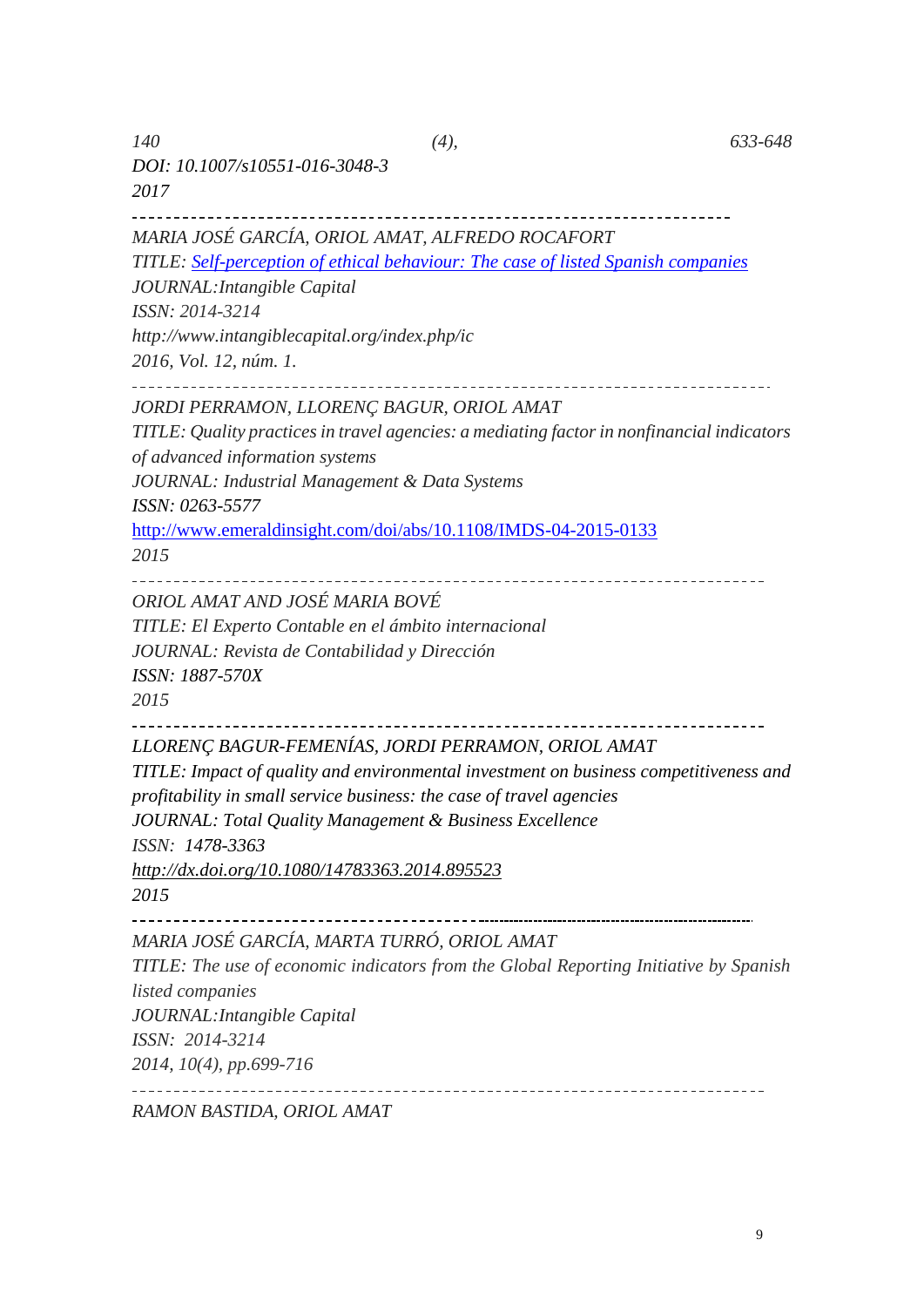*TITLE: Efectos económicos de la primera aplicación de las normas contables adaptadas a la NIC 32 en las cooperativas JOURNAL: Revista de Contabilidad-Spanish Accounting Review* ISSN *: 1138-4891 2014*

*ORIOL AMAT, MARCOS A. RENART AND MARIA J. GARCÍA TITLE: Factors that determine the evolution of high-growth businesses JOURNAL: Intangible Capital ISSN:* 2014-3214

*2013, vol. 9, núm. 2*

*ALINA B. VLADU, ORIOL AMAT AND DUMITRU MATIS*

*TITLE: How much creativity is in the area of creative accounting? JOURNAL: Review of Business Research*

*ISSN:* 1546-2609

*2012, vol. 12, núm. 2, pp.157-162*

*ORIOL AMAT AND JORDI PERRAMON*

*TITLE: High-growth cooperatives: Financial profile and key factors for competitiveness JOURNAL: CIRIEC-España, Revista de Economia Pública, Social y Cooperativa ISSN: 0213-8093*

*2011, Núm. 73, Special Issue, pp. 81-98.*

*ORIOL AMAT AND ESTER OLIVERAS*

*TITLE: Análisis retrospectivo de la Revista Española de Financiación y Contabilidad (1985-2011): autores, materias, citas y percepción de calidad JOURNAL: Revista Española de Financiación y Contabilidad Technical Note ISSN:0210-2412 2011, Núm. 152, pp.699-722*

\_\_\_\_\_\_\_\_\_\_\_\_\_\_\_\_\_\_\_\_\_\_\_\_\_\_\_\_\_\_\_\_\_\_\_\_

*ORIOL AMAT AND FERNADO CAMPA*

*TITLE: Perfil económico-financiero de las empresas de alto crecimiento JOURNAL: Revista Internacional Legis de Contabilidad & Auditoría ISSN: 1692-2913 2011, july-september, núm. 47, pp.137-160*

*ORIOL AMAT*

*TITLE: Empresas gacela: inductores del crecimiento y anàlisis de su evolución*

*JOURNAL: Partida Doble ISSN: 1133-7869*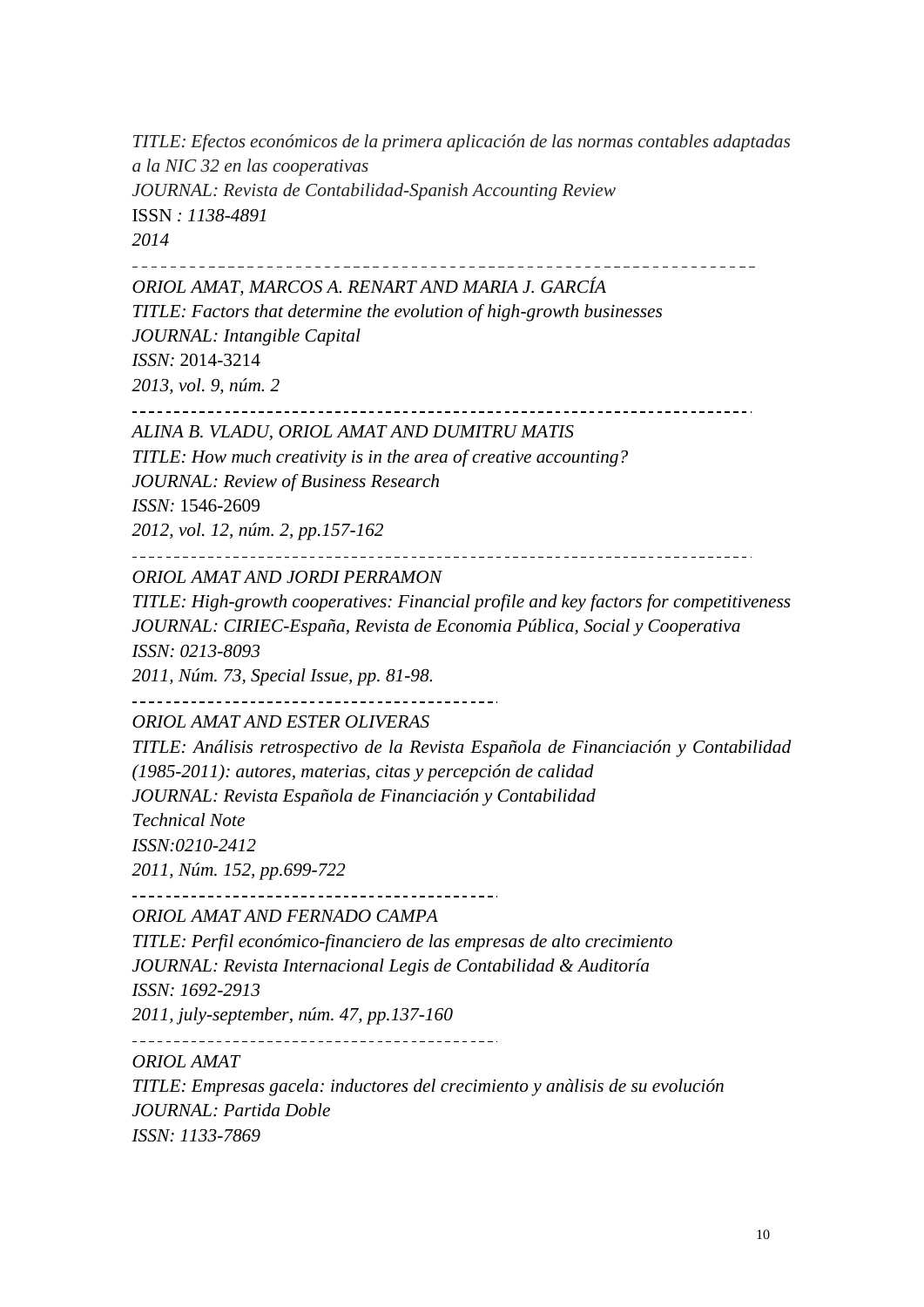*2011, june, núm. 233, pp.64-73*

*ORIOL AMAT*

*TITLE: Fiabilidad de la nueva normativa contable (PGC y NIIF) y detección de maquillajes contables*

*JOURNAL: Boletín de Estudios Económicos*

*ISSN:0006-6249*

*2010, Vol.LXV, april, núm 199, pp.93-104*

*ORIOL AMAT*

*TITLE: Estrategias empresariales para generar valor en tiempos de crisis JOURNAL: Revista de Economía*

*ISSN: 1989-7049*

*2010, Núm.3, april 2010*

*ORIOL AMAT AND ELVIRA, O.*

*TITLE: Earnings management and audit adjustments: an empirical study of listed companies JOURNAL: Investment Management and Financial Innovations*

*ISSN 1810-4967*

*2010, Vol.7, núm. 1, pp.50-61*

*:*

*AMAT, O AND CAMPA, F.*

*TITLE: Impacto de la Nueva normativa contable (Nuevo PGC y NIIF) en el análisis de empresas JOURNAL: Revista Española de Capital Riesgo ISSN: 1887-2697*

*2010, pp. 13-26*

*AMAT, O. AND CRESPO, P.*

*TITLE: Aprovechar las oportunidades de la crisis para reforzarse JOURNAL: Partida Doble ISSN: 1133-7869 2010, pp. 70-79*

*AMAT, O., PERRAMON, J. AND GOWTHORPE, C.*

*TITLE: Manipulation of earnings reports in Spain – some evidence JOURNAL: The Journal of Applied Accounting Research*

*ISSN: 0967-5426*

*2007, vol. 8 (iii), october, pp.93-115*

*AMAT, O., ELVIRA, O.*

*TÍTULO: Manipulación contable: tipología y prácticas utilizadas*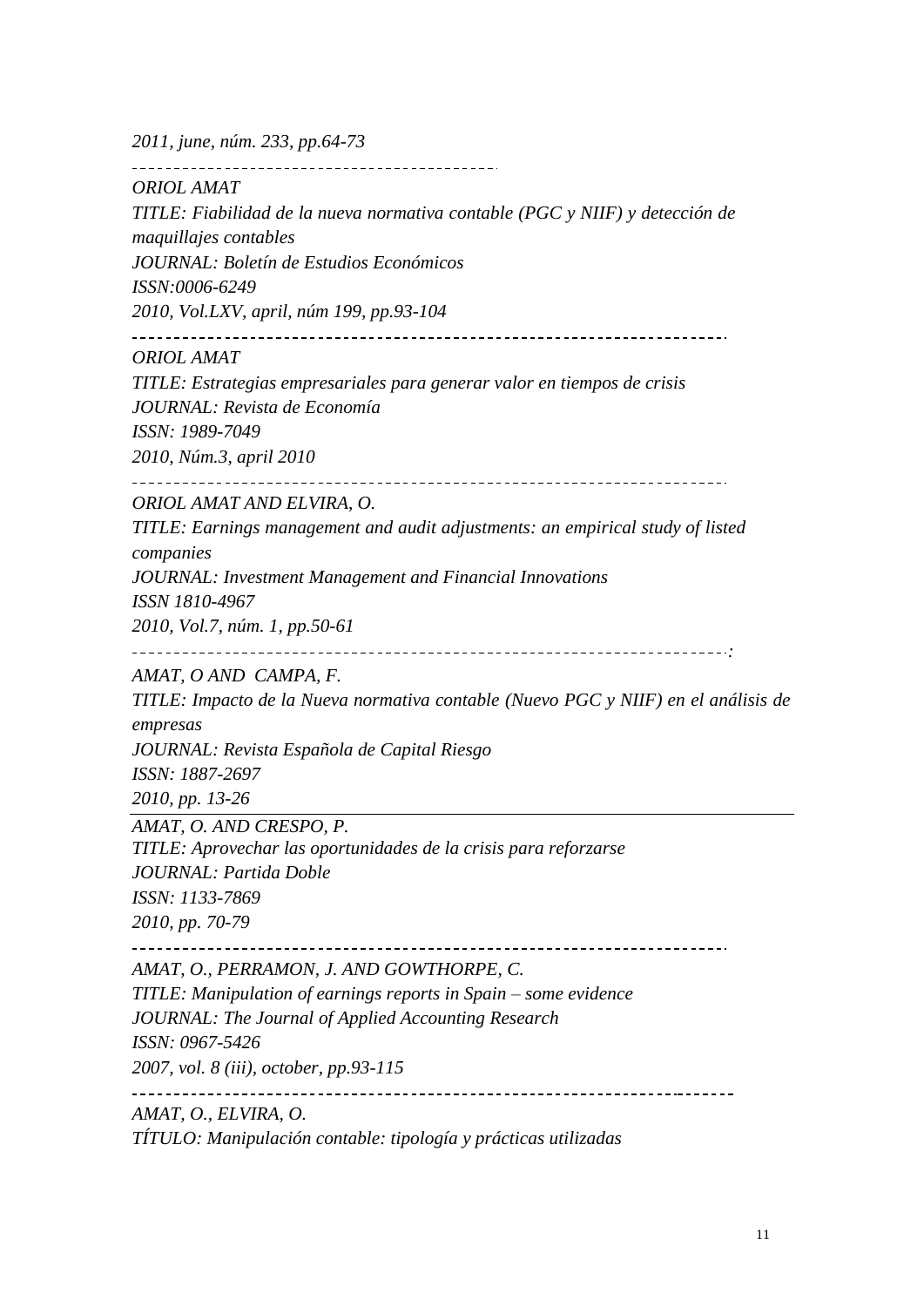*JOURNAL: Revista Internacional Legis de Contabilidad y Auditoria ISSN: 0124-6739 2007, Nº 31 July-Sept., pp.11-44*

#### *AMAT, O.,*

*TITLE: El Nuevo Plan General de Contabilidad: los cambios en los grupos de cuentas JOURNAL: Revista del Instituto de Estudios Económicos ISSN: 0210-9565*

*2007, nº 2 y 3, pp.89-113*

*AMAT, O. AND BALLVÉ, A.*

*TITLE: Los cuadros de mando como sistemas interactivos JOURNAL: Revista Iberoamericana de Contabilidad de Gestión ISSN: 1696-294X*

*2006, Vol.IV, núm.8, pp.59-82*

*AMAT, O. AND CRESPO, P. (editors)*

*TITLE: Libro Blanco de las Empresas de la Euro Región del Arco Meditarráneo EDITOR: Institut Ignasi Villalonga de Economia y Empresa ISBN: 84-370-772-5 2006 CLAVE:L* 7

*AMAT,O., BLAKE, J. AND DOWDS, J.*

*TITLE: The ethics of creative accounting BOOK: Business Ethics, edited by Fritz Allhoff and Anand Vaidya EDITOR: Sage Publications ISBN: 1412902541 2005, Vol.III, pp.132-146 Book chapter*

*AMAT, O., C.GOWTHORPE*

*TITLE: Creative accounting: some ethical issues of macro- and micro-manipulation JOURNAL: Journal of Business Ethics 2005, Vol. 57, n.1,p.55-64*

*AMAT, O.*

*TITLE: Les claus de l'anàlisi d'empreses JOURNAL: Revista de Comptabilitat i Direcció 2005, núm.2*

*F.REGUANT AND AMAT, O.*

*TITLE: La gestió de l'IRTA*

*JOURNAL: Revista de Comptabilitat i Direcció*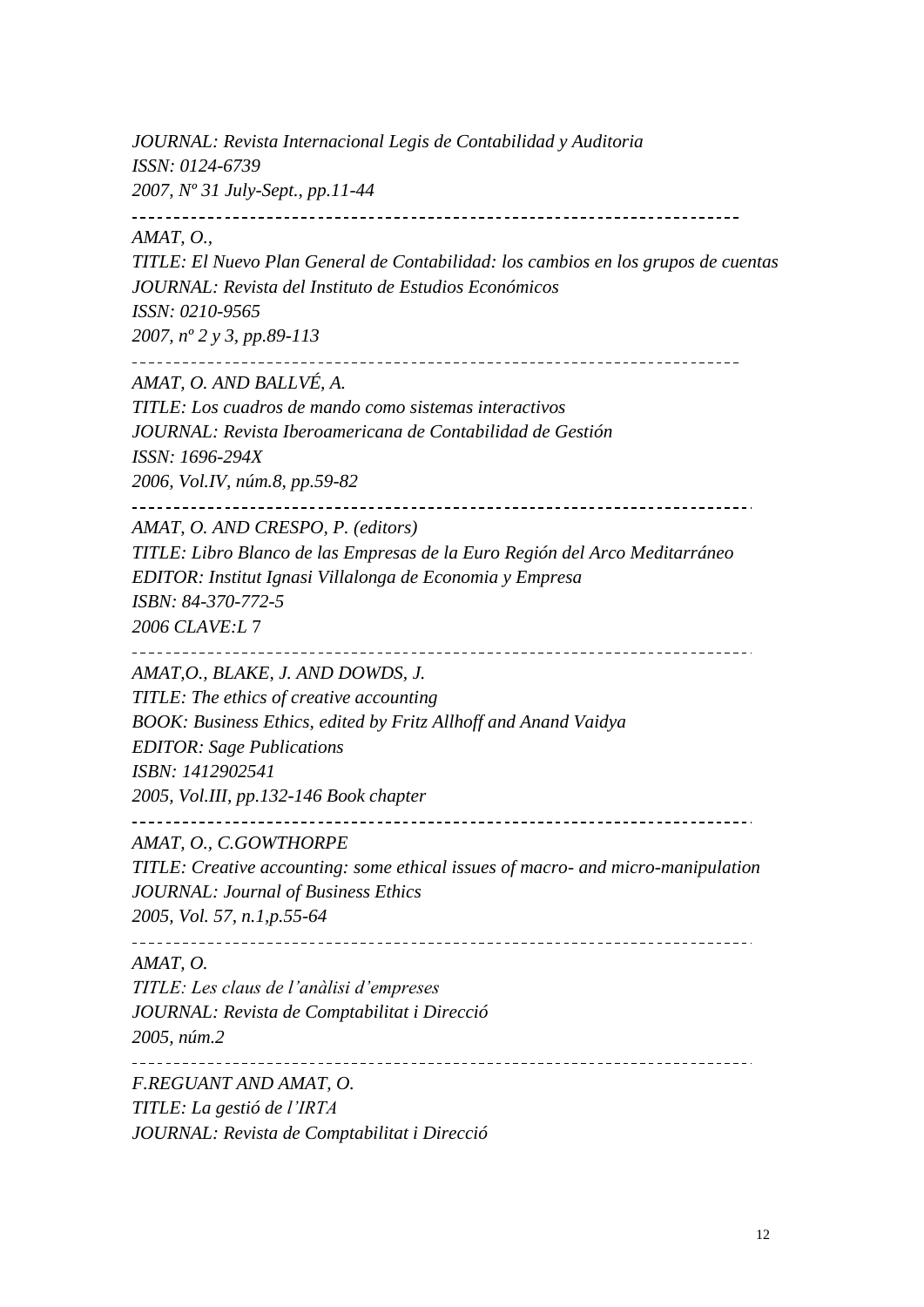*2004, núm. 1*

*AMAT ,O AND E.OLIVERAS*

*TITLE: La relación entre el cambio cultural y la contabilidad de gestión: el caso de España*

*JOURNAL: Revista Iberoamericana de Contabilidad de Gestión*

*2004,vol.II, núm. 4, july-december*

\_\_\_\_\_\_\_\_\_\_\_\_\_\_\_\_\_\_\_\_\_\_\_\_\_\_ 

*AMAT ,O AND E.OLIVERAS*

*TITLE:Propuestas para combatir la contabilidad creativa JOURNAL:Universia Business Review 2004, Vol. 1, pág. 10-17*

*AMAT ,O, OLIVERAS,E. AND BLAKE,J.*

*TITLE: REFC (1985-1999): Un análisis retrospectivo*

*JOURNAL: Revista Española de Financiación y Contabilidad*

*ISSN:0210-2412*

*2001, vol.XXX, núm. 108, pp. 529-552*

*AMAT ,O AND GOWTHORPE,C.*

*TITLE:External reporting of accounting and financial information via the Internet in Spain*

*JOURNAL: European Accounting Review*

*1999, vol.8, núm.2, pp.365-371*

*AMAT ,O, BLAKE,J., GOWTHORPE,C. AND OLIVERAS,E.*

*TITLE: Análisis de autores, citas y revistas de contabilidad en España*

*ISSN:0210-2412*

*JOURNAL: Revista Española de Financiación y Contabilidad*

*1998, July-September, Vol.XXVII, Núm .96, pp.821-850*

*BLAKE,J., AMAT, O. AND DOWDS,J.*

*TITLE: The Drive for Quality: The Impact on Accounting in the Wine Industry ISSN:0957-1264*

*JOURNAL:Journal of Wine Research,1998, Vol.9, Núm.2,pp.75-85.*

*BLAKE,J .GOWTHORPE, C. AND AMAT, O.*

*TITLE:International accounting harmonization- A comparison of Spain, Sweden and Austria*

*ISSN: 0955-534X*

*JOURNAL: European Business Review,1998, Vol.98, pp.144-150*

*BLAKE,J., AMAT, O. AND DOWDS,J.*

*TITLE: "The ethics of creative accounting" en "Ethical issues in accounting" ISBN: 0-415-17172-5*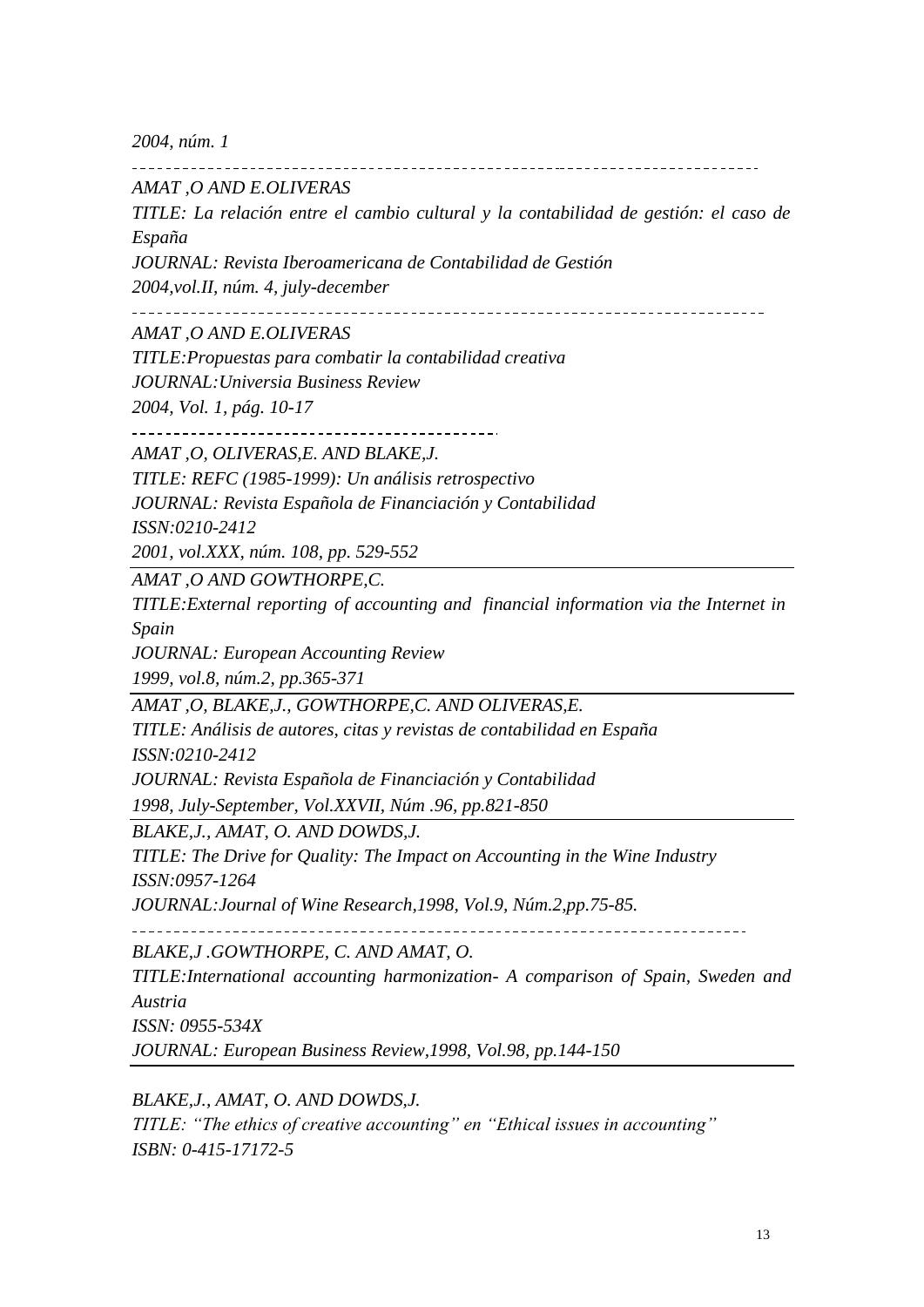*BOOK: 1998, Routledge, Londres, pp.24-40*

*AMAT, O., BLAKE,J. AND SOLDEVILA,P. TITLE:Intentos armonizadores y obstáculos en la contabilidad internacional y europea ISSN:0213-3768 JOURNAL: Información Comercial Española, Boletín ICE Económico 1998, Núm.2574, pp.25-32.*

*BLAKE,J., AMAT, O. AND FORTES,H. TITLE: The relationship between tax regulations and financial accounting: A comparison of Germany, Sweden, Spain and the United Kingdom ISSN:0967-5426 JOURNAL: The Journal of Applied Accounting Research 1997, Vol.4, Issue 1, pp.90-118.*

*AMAT, O., BLAKE,J. AND WRAITH,P TITLE: Joint ventures in China- A Spanish case ISSN: 0955-534X JOURNAL: European Business Review, 1997, Vol.97, Núm.4, pp. 155-161*

*AMAT, O., BLAKE,J. AND DOWDS,J. TITLE:El estado de flujos de tesorería: Experiencias internacionales ISBN: 0210-2412 JOURNAL: Revista Española de Financiación y Contabilidad 1996, Núm.88, pp. 609-632*

*AMAT,J. AND AMAT, O. TITLE: "Management control and national culture in Spain" en "Management control and national culture" ISBN: 88-13-19806-X BOOK: Universita di Siena, 1996, pp.39-76*

*AMAT, O., BLAKE,J. AND FORTES,H. TITLE: "The relationship between tax regulations and financial accounting" en "Accounting in the European Union" ISBN:84-7632-282-8 BOOK: Universidad de las Islas Baleares 1996, pp. 231-248 27, pp. 70-76*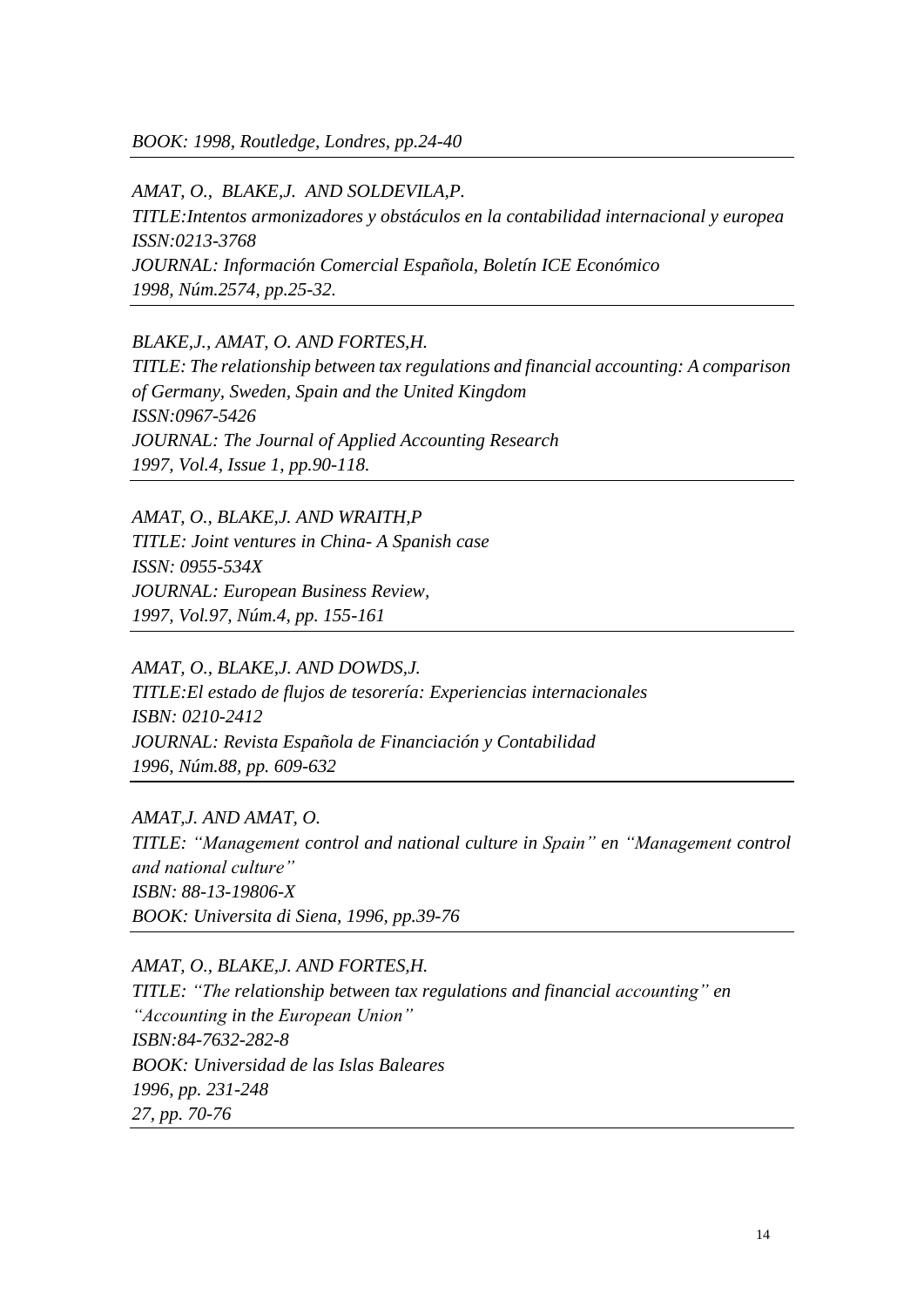*BLAKE, J. AND AMAT, O. TITLE: Creative accounting, not just an English disease ISSN: 0025-1682 JOURNAL: Management Accounting 1996, Vol.74, Núm.9, pp. 54-56*

*BLAKE, J., AMAT, O. AND CLARK,J. TITLE: Managing the economic impact of accounting regulation: the Spanish case ISSN: 0955-534X JOURNAL: European Business Review 1995, Volumen 95, número 6, pp. 26-34*

*BLAKE, J. AND AMAT, O. TITLE: The management of accounting. The case for an active role JOURNAL: European Management Journal 1995, número 4, pp. 416-422*

*BLAKE,J., AMAT, O. AND CLARK, J. TITLE: Management response to finance lease capitalisation in Spain JOURNAL: The International Journal of Accounting 1995, núm. 30, pp. 331-343*

*BLAKE, J. AND AMAT, O. TITLE: European Accounting Harmonisation JOURNAL: European Management Journal 1994, Vol.12, Núm. 3, pp. 332-337*

#### *Books*

He has written more than forty books than have been published in Catalan, Spanish, English, French and Portuguese in the topics of accounting, finance and management: <http://www.oriolamat.cat/category/books/>

#### *Case Studies*

He has promoted diferent case repositories and published different cases in Catalan, Spanish and English in the topics of accounting and finance:

\* UPF DEE Case Repository <https://www.upf.edu/web/econ/case-studies>

\* UPF BSM Case Repository: <https://www.bsm.upf.edu/ca/central-de-casos/repositori>

\* ACCID Case Repository: <https://accid.org/central-de-casos/>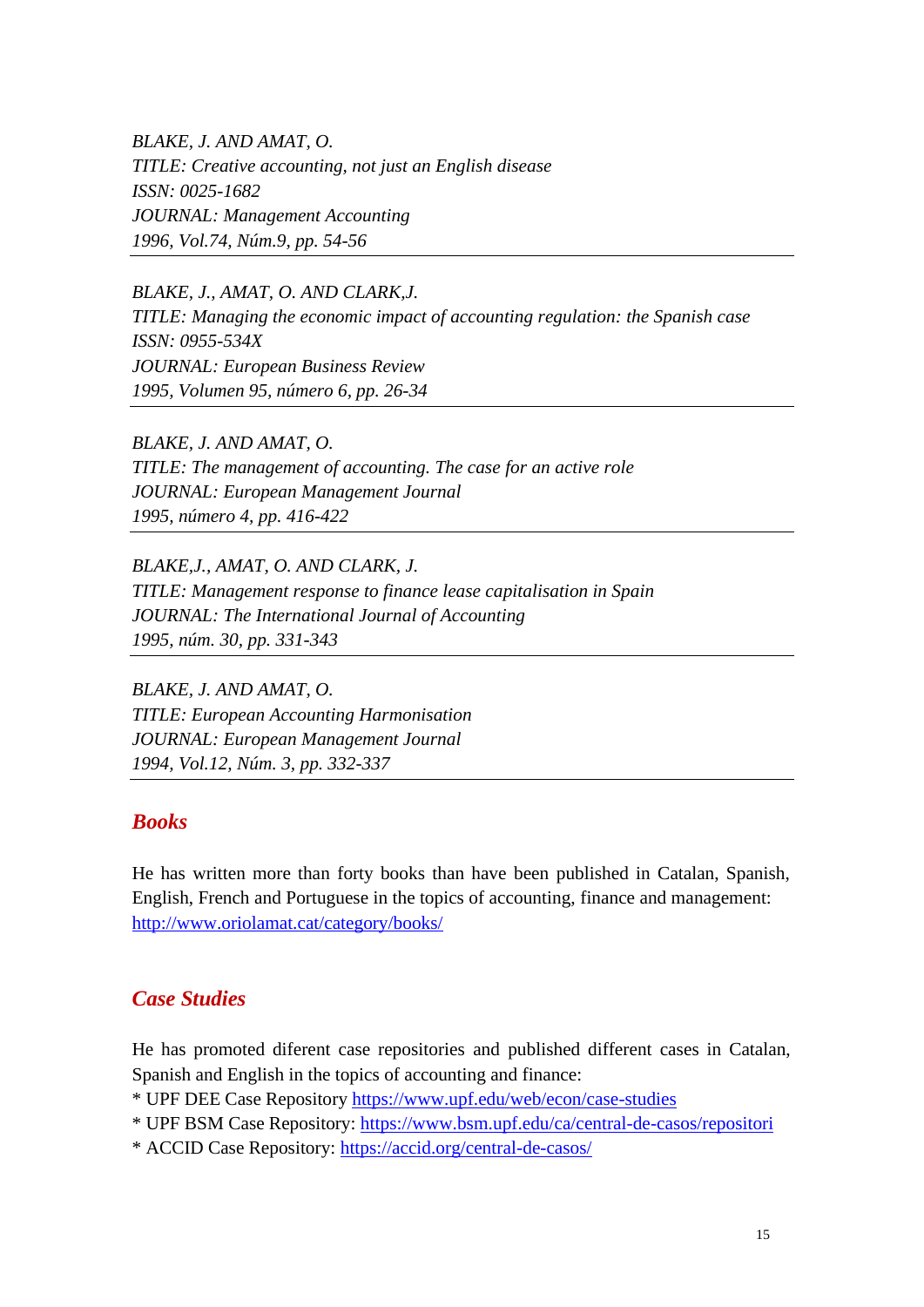## **3. MAIN RESEARCH PROJECTS FROM THE YEAR 2000**

*TITLE: Annual Report of the Catalan companies Barcelona Chamber of Commerce 2007-2021 RESEARCH LEADER: Oriol Amat TITLE: Grup de Finances i Comptabilitat 2009 SGR 1504 - 34.400 € AGAUR Generalitat de Catalunya 2009-2013 RESEARCH LEADER: Xavier Freixas TITLE: Marc de referència competencial pel disseny de programes de formació docent per al professorat universitari 2010MQD00049 11.000€ AGAUR Generalitat de Catalunya 2011-2012 RESEARCH LEADER: Elena Valderrama Vllés*

*TITLE: Impacte del Curs d'Introducció a la Universitat de la UPF: desenvolupament de competències d'adaptació a la universitat 2010MQD00161 AGAUR Generalitat de Catalunya 2011-2012 RESEARCH LEADER: Oriol Amat* 

*TITLE: Problemática de la financiación de las actividades de investigación, crecimiento y expansión internacional en la empresa catalana Centre d'Economia Industrial, Universitat Autònoma de Barcelona 2010-2011 RESEARCH LEADER: Oriol Amat* \_\_\_\_\_\_\_\_\_\_\_\_\_\_\_\_\_\_\_\_\_\_\_\_\_\_\_\_\_\_\_\_

*TITLE: Identificación, desarrollo y evaluación de competencias docentes en la aplicación de planes de formación dirigidos al profesorado universitario (Referencia EA2010-0099) Ministerio de Educación AGAUR Generalitat de Catalunya RESEARCH LEADER: Oriol Amat 2010-2011*\_\_\_\_\_\_\_\_\_\_\_\_\_\_\_\_\_\_\_\_\_\_\_\_\_\_\_\_\_\_\_\_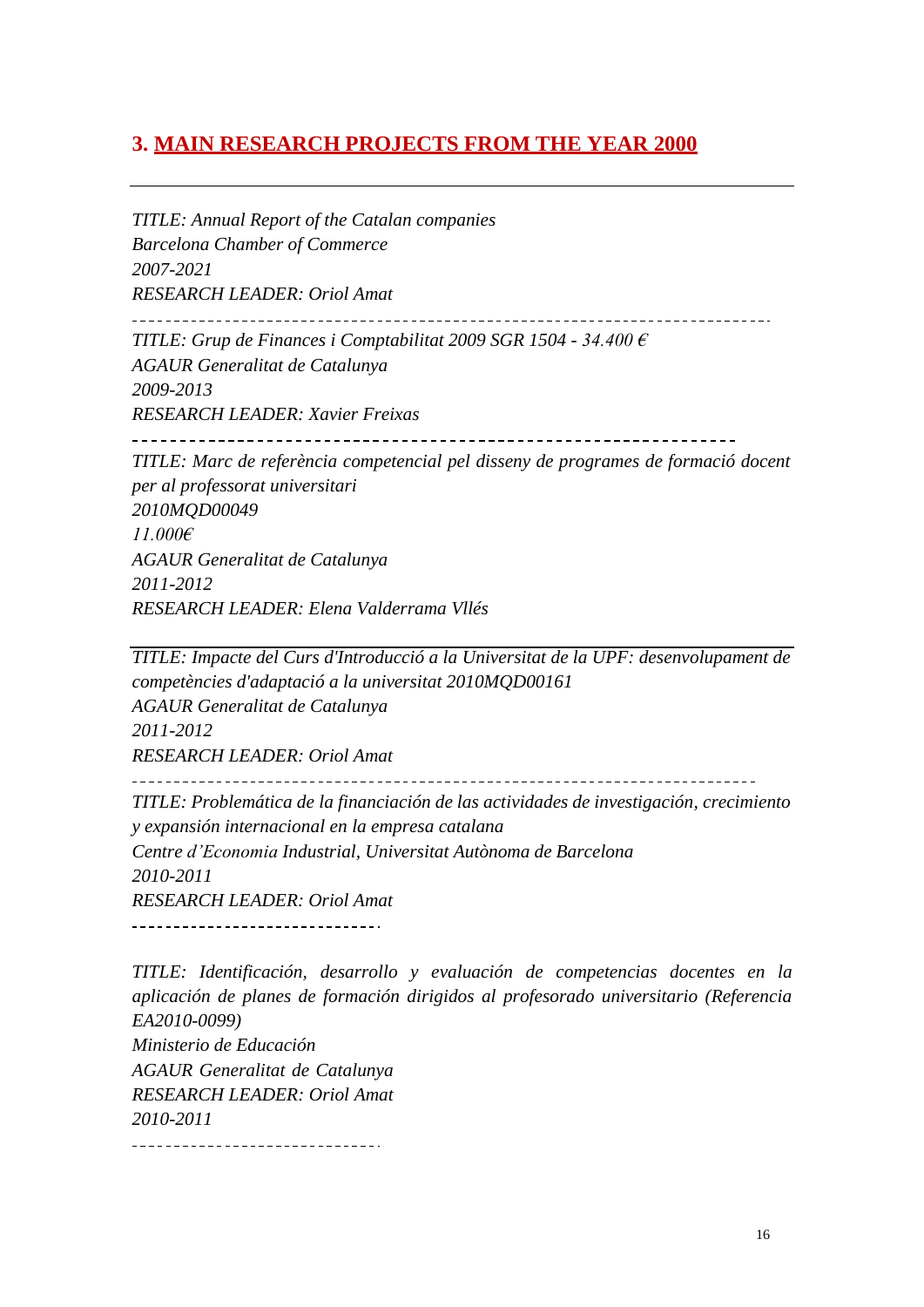*TITLE: Diagnóstico éconómico-financiero de las empresas de la Euroregión Pirineos Mediterraneo Generalitat de Cataluña 2007-2008 RESEARCH LEADER: Oriol Amat* 

*TITLE Análisis económico-financiero de las empresas industriales catalanas DEPARTMENT de Industria de la Generalidad de Cataluña 2001-2010 RESEARCH LEADER: Oriol Amat*

*-*

*TITLE:Medición del capital intelectual en las empresas espYEARlas Ministerio de Ciencia y Tecnología, REFERENCIA OFICIAL (SEC-2000-1062) 2000-2002 RESEARCH LEADER: Oriol Amat*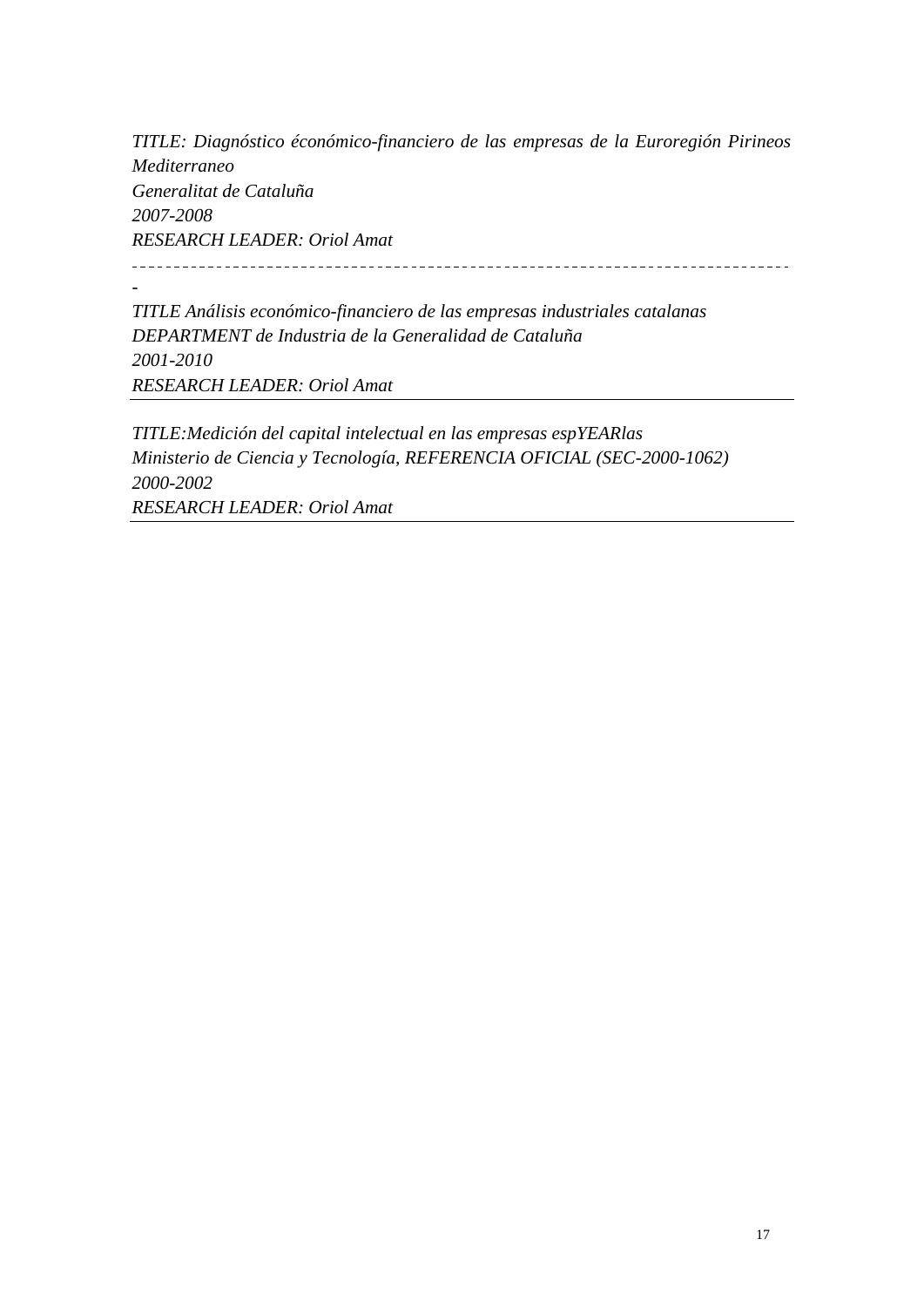## **4. VISITING APPOINTMENTS**

| <b>INSTITUTION: Université de Montpellier</b>        |                                                                           |                         |
|------------------------------------------------------|---------------------------------------------------------------------------|-------------------------|
| CITY: Montpellier                                    | COUNTRY: France                                                           | <i>YEARS: 2017-2020</i> |
| LENGHT: 20 teachng hours per year (average)          |                                                                           |                         |
|                                                      | <b>INSTITUTION:</b> Escuela de Postgrado de la Universidad Diego Portales |                         |
| CITY: Santiago                                       | COUNTRY: Chile                                                            | <b>YEAR</b> : 2011      |
| LENGHT:2 weeks                                       |                                                                           |                         |
|                                                      | <b>INSTITUTION: Escuela de Postgrado de la Universidad Diego Portales</b> |                         |
| CITY: Santiago                                       | COUNTRY: Chile                                                            | <b>YEAR</b> : 2010      |
| LENGHT:3 weeks                                       |                                                                           |                         |
|                                                      | <b>INSTITUTION: Escuela de Postgrado de la Universidad Diego Portales</b> |                         |
| CITY: Santiago                                       | COUNTRY: Chile                                                            | <b>YEAR</b> : 2009      |
| LENGHT:2 weeks                                       |                                                                           |                         |
|                                                      | <b>INSTITUTION: Escuela de Postgrado de la Universidad Diego Portales</b> |                         |
| CITY: Santiago                                       | COUNTRY: Chile                                                            | <b>YEAR</b> : 2008      |
| LENGHT:3 weeks                                       |                                                                           |                         |
| <b>INSTITUTION: Hautes Etudes Commerciales (HEC)</b> |                                                                           |                         |
| CITY: Paris                                          | COUNTRY: France                                                           | <b>YEAR: 2001</b>       |
| LENGHT:7 weeks                                       |                                                                           |                         |
| <b>INSTITUTION: Central Lancashire University</b>    |                                                                           |                         |
| CITY: Preston                                        | <b>COUNTRY: United Kingdom</b>                                            | <b>YEAR:1999</b>        |
| LENGHT: 8 weeks                                      |                                                                           |                         |
| <b>INSTITUTION: Central Lancashire University</b>    |                                                                           |                         |
| CITY: Preston                                        | <b>COUNTRY: United Kingdom</b>                                            | <b>YEAR:1998</b>        |
| LENGHT: 8 weeks                                      |                                                                           |                         |
| <b>INSTITUTION: Massey University</b>                |                                                                           |                         |
| <b>CITY: Palmerston North</b>                        | <b>COUNTRY: New Zealand</b>                                               | YEAR:1997               |
| LENGHT: 8 weeks                                      |                                                                           |                         |
| <b>INSTITUTION: Linkoping University</b>             |                                                                           |                         |
| CITY: Linkoping                                      | <b>COUNTRY:</b> Sweden                                                    | YEAR:1994               |
| LENGHT: 3 weeks                                      |                                                                           |                         |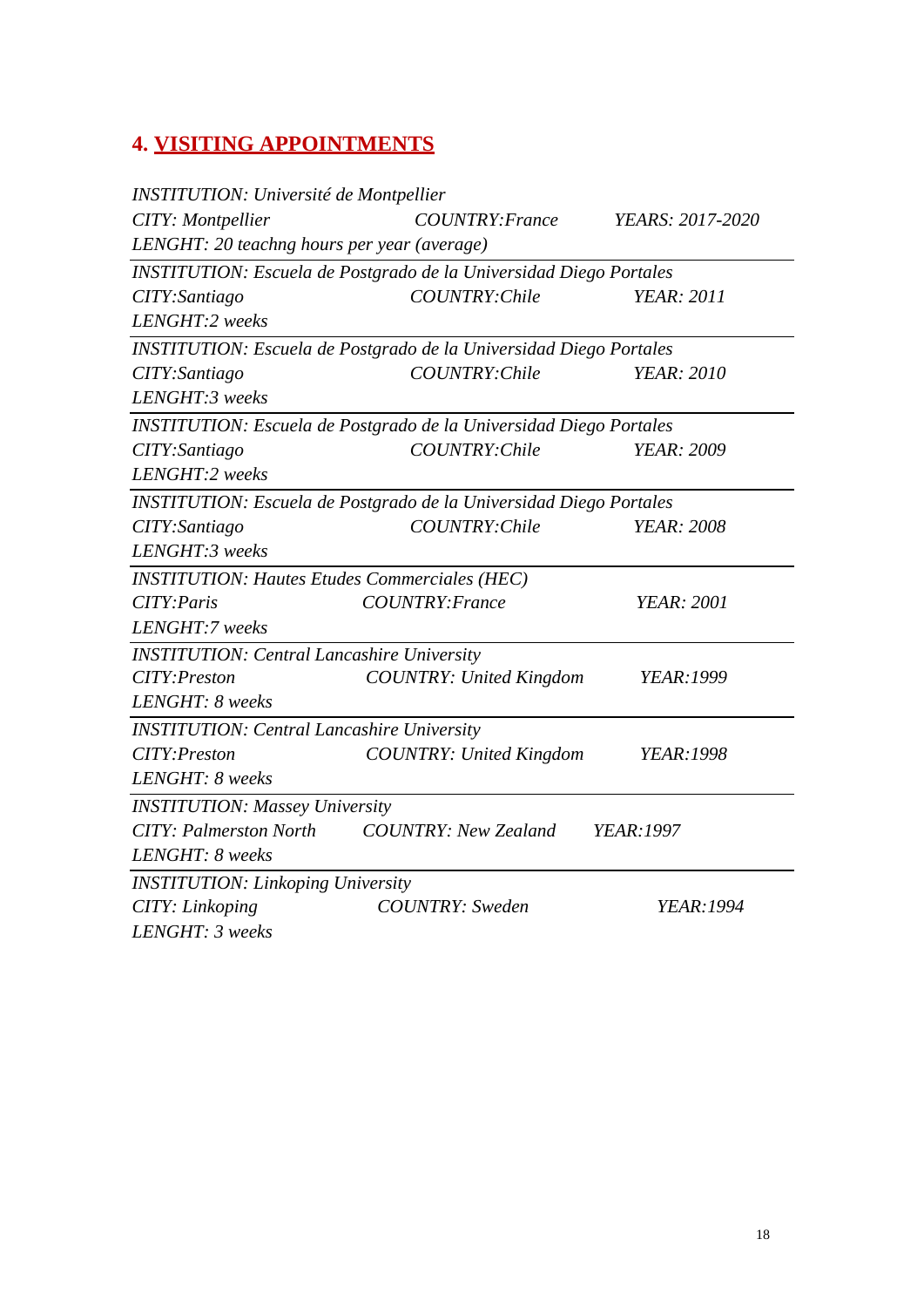### **5. PhD SUPERVISION**

*TITLE: COSTES DE LAS EMPRESAS AGRICOLAS EN EUROPA PHD CANDIDATE: Josep Maria Argilés Universitat Autónoma de Barcelona YEAR:1998 GRADE: Apto Cum Laude*

*TITLE: LA CONTABILIDAD DE GESTION EN LOS COLEGIOS PROFESIONALES PHD CANDIDATE: Pilar Soldevila Universitat Pompeu Fabra YEAR: 2000 GRADE: Excellent Cum Laude*

*TITLE: Contabilidad de gestión en las entidades de crédito PHD CANDIDATE: Jordi Carenys Fuster Universitat Pompeu Fabra YEAR: 2002 GRADE: Excellent Cum Laude*

*TITLE: Contabilidad de gestión en los INSTITUTIONs hospitalarios PHD CANDIDATE: Jordi de Falguera Martinez-Alarcón Universitat Pompeu Fabra YEAR: 2002 GRADE: Excellent Cum Laude*

*TITLE: Factores de éxito de las secciones de crédito de las cooperativas agrícolas PHD CANDIDATE: Xavier Puig Pla Universitat Pompeu Fabra YEAR: 2002 GRADE: Excellent Cum Laude TITLE: Contabilidad de gestión en la industria hotelera PHD CANDIDATE: Fernando Campa Planas Universitat Rovira i Virgili YEAR: 2005 GRADE: Excellent Cum Laude TITLE: Essays of casual performance measurement models PHD CANDIDATE: Yulia Kasperlkaya Universitat Pompeu Fabra YEAR: 2007 GRADE: Excellent Cum Laude*